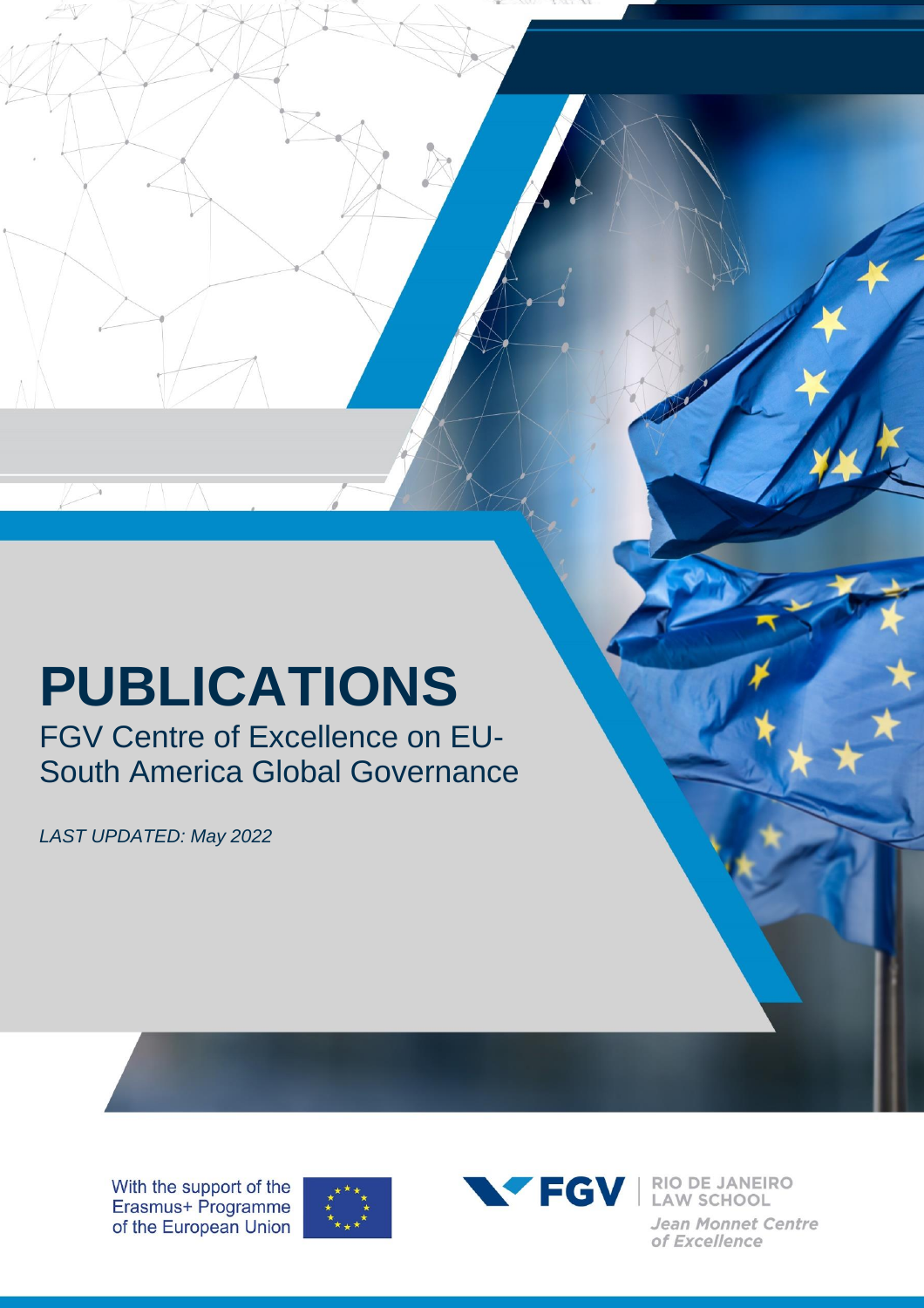## **DELIVERABLES AND PUBLICATIONS**

A

¥

| <b>Title</b>                                                                                                                                                                                                                                                                                           | <b>Typology</b>            |
|--------------------------------------------------------------------------------------------------------------------------------------------------------------------------------------------------------------------------------------------------------------------------------------------------------|----------------------------|
| EU-South American School on Global Governance (Aug 2019; Feb 2020; Aug 2020; Feb<br>2021; Aug 2021; Feb 2022)                                                                                                                                                                                          | Didactic<br>materials      |
| FGV Direito Rio website: FGV Jean Monnet Centre of Excellence<br>(https://direitorio.fgv.br/cejm)                                                                                                                                                                                                      | Website                    |
| Social Media: instagram account (@fgv cejm)                                                                                                                                                                                                                                                            | <b>Instagram</b>           |
| Social Media: twitter account (@cejmfgv)                                                                                                                                                                                                                                                               | <b>Twitter</b>             |
| WOJCIKIEWICZ ALMEIDA (P.) (dir.), Revista do Centro de Excelência Jean Monnet, EU-<br>South American School on Global Governance, ed. FGV Direito Rio, jointly funded by<br>the European Commission, 2021, v. 1. Available at:<br>http://bibliotecadigital.fgv.br/ojs/index.php/rpdue/issue/view/4599. | <b>Book</b><br>editing     |
| WOJCIKIEWICZ ALMEIDA (P.) (dir.), Revista do Programa de Direito da União Europeia,<br>Jean Monnet Chair, Jean Monnet Program, ed. FGV Direito Rio, jointly funded by the<br>European Commission, 2019, v. 10.                                                                                         | <b>Book</b><br>editing     |
| WOJCIKIEWICZ ALMEIDA (P.) (dir.), Revista do Programa de Direito da União Europeia,<br>Jean Monnet Chair, Jean Monnet Program, ed. FGV Direito Rio, jointly funded by the<br>European Commission, 2019, v. 9.                                                                                          | <b>Book</b><br>editing     |
| ALMEIDA (P.); PORTO (G. H.), "EXISTEM LIMITES À ATUAÇÃO ESTATAL NA LUTA<br>GLOBAL CONTRA O COVID-19?", Revista Brasileira De Direitos Fundamentais & Justiça,<br>v. 15, p. 181-206, 2021.                                                                                                              | Journal<br>articles        |
| ALMEIDA (P.); PORTO (G. H.), "O Impacto da Jurisprudência da Corte Internacional de<br>Justiça em Cortes de Direitos Humanos: Diálogo Judicial ou Monólogo com a Corte<br>Interamericana de Direitos Humanos?", Revista Direitos Fundamentais & Democracia<br>(UniBrasil), v. 26, p. 146-168, 2021.    | Journal<br>articles        |
| ALMEIDA (P.); ROMAY (G.); GOUVEA, (M), "Os desafios do sistema de governança da<br>saúde global na pandemia Covid-19: Limitações atuais e possibilidades de reforma".<br>REVISTA DIREITO E PRÁXIS, v. xx, p. ahead of print, 2021.                                                                     | Journal<br>articles        |
| ALMEIDA (P.), OLIVEIRA (M. G), "Existem limites à atuação do Conselho de Segurança<br>na Pandemia COVID-19?", Conjuntura Econômica (Rio de Janeiro), v. 75, p. 56-58,<br>2021.                                                                                                                         | Journal<br>articles        |
| WOJCIKIEWICZ ALMEIDA (P.), PORTO (G. H.), NETTO (J. M. F. A.), "International<br>Regulation and Global Governance: The EU influential method in times of normativity<br>change", Revista de Direito Internacional, v. 17, 2020. p. 373-389.                                                            | Journal<br>articles        |
| WOJCIKIEWICZ ALMEIDA (P.), PORTO (G. H.), "O Modelo de Governança Europeu<br>Frente aos Desafios da Expansão da Normatividade Internacional Contemporânea",<br>Revista Brasileira de Estudos Jurídicos, v. 15, 2020. p. 135-153.                                                                       | Journal<br>articles        |
| WOJCIKIEWICZ ALMEIDA (P.), "The Asymmetric Judicial Dialogue Between the ICJ and<br>the IACtHR: An Empirical Analysis", Journal of International Dispute Settlement, v. 11,<br>2020. p. 1-19.                                                                                                          | <b>Journal</b><br>articles |

 $\sqrt{2\pi}$ 

A,



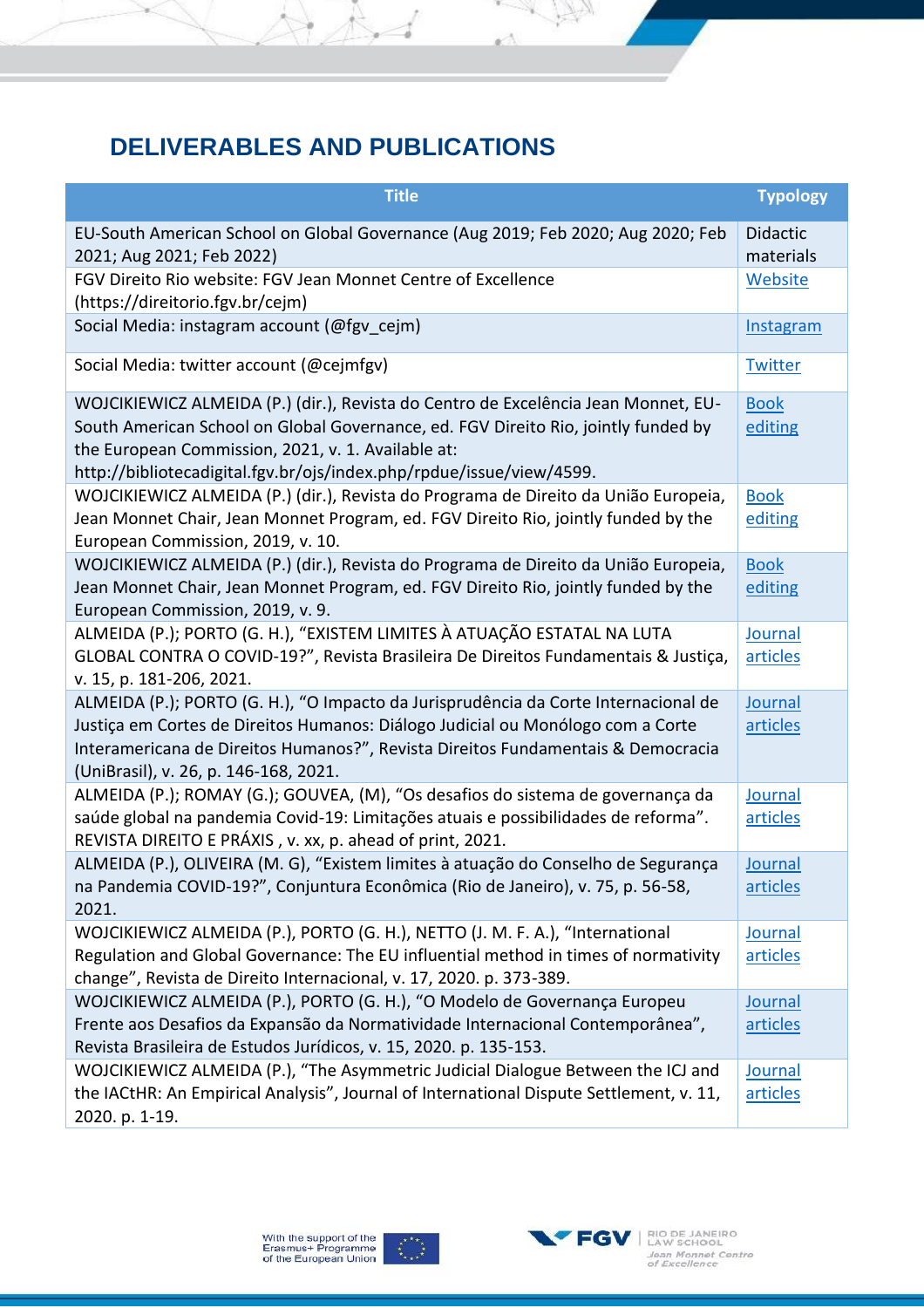| WOJCIKIEWICZ ALMEIDA (P.), "International Procedural Regulation in the Common<br>Interest: the role of fact-finding and evidence before the International Court of<br>Justice", Revista Brasileira de Estudos Políticos, v. 121, 2020. p. 517-558.                                                                                                                     | Journal<br>articles    |
|------------------------------------------------------------------------------------------------------------------------------------------------------------------------------------------------------------------------------------------------------------------------------------------------------------------------------------------------------------------------|------------------------|
| WOJCIKIEWICZ ALMEIDA (P.), PORTO (G. H.), "Estado de emergência e direitos<br>humanos: O papel do Direito Internacional na crise do COVID-19 no Brasil",<br>Conjuntura Econômica, Rio de Janeiro, v. 74, 2020. p. 52-55.                                                                                                                                               | Journal<br>articles    |
| WOJCIKIEWICZ ALMEIDA (P.), "Enhancing ICJ Procedures for Litigating in the Common<br>Interest: The Role of Third-Party Intervention and Amicus Curiae Briefs", Revista de<br>Direito da Cidade, v. 11, 2019. p. 331-361.                                                                                                                                               | Journal<br>articles    |
| WOJCIKIEWICZ ALMEIDA (P.), PORTO (G. H.), "Is International Adjudication a Global<br>Public Good? Procedure vs. GPG Before the ICJ", Direito da Cidade, v. 11, 2019. p. 597-<br>620.                                                                                                                                                                                   | Journal<br>articles    |
| WOJCIKIEWICZ ALMEIDA (P.), "International Procedural Regulation in the Common<br>Interest", The Law and Practice of International Courts and Tribunals (LAPE), v. 18,<br>2019. p. 163-188.                                                                                                                                                                             | Journal<br>articles    |
| WOJCIKIEWICZ ALMEIDA (P.), "The Impact of The Inter-American Court of Human<br>Rights Jurisprudence in the International Court of Justice Case Law", Revista da<br>Faculdade de Direito - Universidade Federal de Minas Gerais, v. 75, 2019. p. 1-20.                                                                                                                  | Journal<br>articles    |
| ALMEIDA (P.), "Enhancing the International Court of Justice Procedures in Order to<br>Promote Community Interests The Role of Third-Party Intervention", In: Patrícia<br>Galvão Teles; Manuel Almeida Ribeiro. (Org.). Case-Law and the Development of<br>International Law Contributions by International Courts and Tribunals. 1ed.Leiden:<br>Brill, 2021, p. 73-98. | <b>Book</b><br>chapter |
| ALMEIDA (P.). "Enhancing ICJ Procedures in Order to Promote Fundamental Values",<br>In: IOVANE, (M.); PALOMBINO, (F. M.); AMOROSO, (D.); ZARRA, (G.). (Org.). The<br>Protection of General Interests in Contemporary International Law : A Theoretical and<br>Empirical Inquiry (ESIL Series). 5ed.Oxford: Oxford University Press, 2021, p. 1-.                       | <b>Book</b><br>chapter |
| WOJCIKIEWICZ ALMEIDA (P.), "ICJ and the Inter-American Court of Human Rights", in<br>SKORDAS (A.) (ed.), Research Handbook on the International Court of Justice,<br>Springer, 2021 (ongoing publication).                                                                                                                                                             | <b>Book</b><br>chapter |
| WOJCIKIEWICZ ALMEIDA (P.), "Amicus curiae before the ICJ", in GOMULA (J.),<br>WITTICH (S.), Research Handbook on International Procedural Law, Cambridge<br>University Press, 2021 (ongoing publication).                                                                                                                                                              | <b>Book</b><br>chapter |
| WOJCIKIEWICZ ALMEIDA (P.), "Desafios para consolidação do sistema de solução de<br>controvérsias do Mercosul", in THEMOTEO (R. J.) (org.), O novo acordo Mercosul-<br>União Europeia em perspectiva. Rio de Janeiro, Konrad Adenauer Stiftung, 2020, p. 9-<br>26.                                                                                                      | <b>Book</b><br>chapter |
| WOJCIKIEWICZ ALMEIDA (P.), PORTO (G. H.), "Caso Ghosn: Quais Alternativas para o<br>Direito Internacional?", in BOTTINO (T.), MOHALLEM (M. F.) (org.), Estado, Justiça e<br>Sociedade: Reflexões sobre as Instituições e o Direito, Rio de Janeiro, FGV Direito Rio,<br>2020, p. 66-73.                                                                                | <b>Book</b><br>chapter |
| WOJCIKIEWICZ ALMEIDA (P.), "Brazil" in PALOMBINO (F. M.) (org.), Duelling for<br>Supremacy: International Law vs. National Fundamental Principles, Cambridge,<br>Cambridge University Press, 2019, p. 6-20.                                                                                                                                                            | <b>Book</b><br>chapter |

 $\forall A$ 

×

SAN

Å

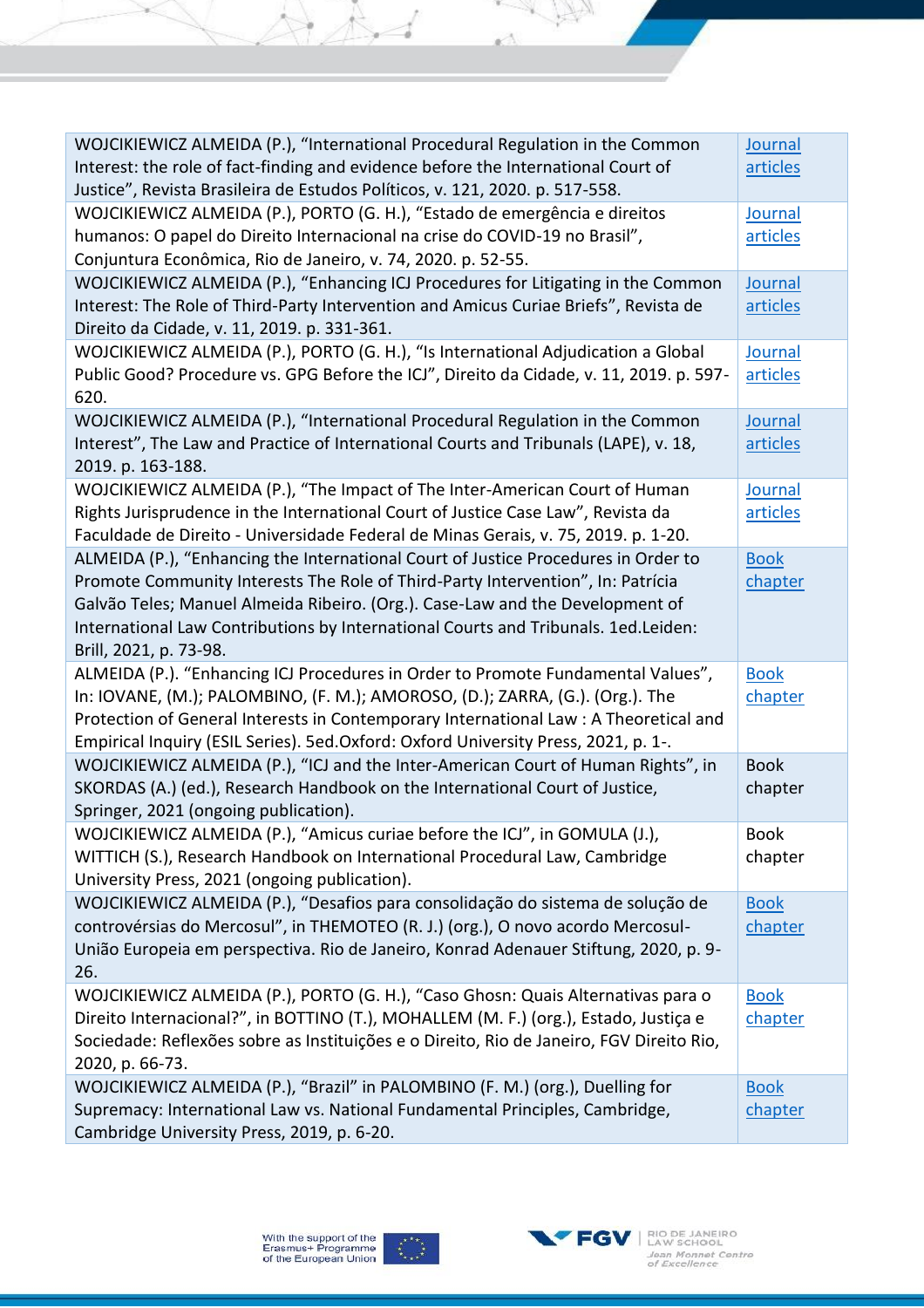| WOJCIKIEWICZ ALMEIDA (P.), "Mercosur dispute settlement system", in RUIZ-FABRI<br>(H.) (org.), Max Planck Encyclopedia of International Procedural Law, Oxford, OUP,<br>2019, p. 1-1000.                                                                                                                                                                                               | <b>Book</b><br>chapter           |
|----------------------------------------------------------------------------------------------------------------------------------------------------------------------------------------------------------------------------------------------------------------------------------------------------------------------------------------------------------------------------------------|----------------------------------|
| WOJCIKIEWICZ ALMEIDA (P.), PORTO (G. H.), "A polêmica sobre o Centro de<br>Lançamento de Alcântara chega à Corte IDH", Consultor Jurídico - CONJUR, 2022.                                                                                                                                                                                                                              | Newspaper<br>article             |
| WOJCIKIEWICZ ALMEIDA (P.), MUNIZ (M. N.), AZEVEDO (R. B.), "Arbitragem de<br>investimentos: inconsistência decisória e falta de transparência. Análise sobre as<br>implicações da crise da Covid-19", Jota, 2020.                                                                                                                                                                      | Newspaper<br>article             |
| WOJCIKIEWICZ ALMEIDA (P.), PORTO (G. H.), "Estado de emergência e direitos<br>humanos: O papel do Direito Internacional na crise do COVID-19 no Brasil",<br>Conjuntura Economica, Rio de Janeiro, v. 74, 2020. p. 52-55.                                                                                                                                                               | Newspaper<br>article             |
| WOJCIKIEWICZ ALMEIDA (P.), "O Direito Internacional frente à pandemia COVID-19:<br>Possibilidades de atuação da OMS, limites e responsabilidade internacional da China",<br>Jota, 2020.                                                                                                                                                                                                | Newspaper<br>article             |
| WOJCIKIEWICZ ALMEIDA (P.), PORTO (G. H.), "Caso Ghosn: quais alternativas para o<br>Direito Internacional?", Jota, 2020.                                                                                                                                                                                                                                                               | Newspaper<br>article             |
| WOJCIKIEWICZ ALMEIDA (P.), "Regulação Internacional e Atores não estatais: Human<br>Rights Treaty Bodies", research Report PIBIC FGV Direito Rio, 2020.                                                                                                                                                                                                                                | Reports and<br>working<br>papers |
| WOJCIKIEWICZ ALMEIDA (P.), "Non-state actors and Investment Arbitration", research<br>Report PIBIC FGV Direito Rio, 2020.                                                                                                                                                                                                                                                              | Reports and<br>working<br>papers |
| WOJCIKIEWICZ ALMEIDA (P.), "Global Governance and International Regulation",                                                                                                                                                                                                                                                                                                           |                                  |
| research Report PIBIC FGV Direito Rio, 2020.                                                                                                                                                                                                                                                                                                                                           | Reports and<br>working<br>papers |
| WOJCIKIEWICZ ALMEIDA (P.), "The Challenges of The Global Health Governance<br>System in the COVID-19 Pandemic: Contributions and Alternatives for Strengthening<br>Commitment to 'Soft law' Instruments", Draft Article presented in the Pre-Conference<br>Workshop da European Society Of International Law - 'Action In Times Of Covid-19:<br>Law-Making By Expertise And Soft Law'. | <b>Working</b><br>papers         |
| WOJCIKIEWICZ ALMEIDA (P.), "The Challenges of The Global Health Governance<br>System in the COVID-19 Pandemic: Contributions and Alternatives for Strengthening<br>Commitment to 'Soft law' Instruments", Draft Article presented in the conference<br>Transformative effects of Covid-19 on Globalisation & Law of the University of<br>Amsterdam.                                    | Working<br>papers                |
| WOJCIKIEWICZ ALMEIDA (P.), "Mapping the 'Public' in Public Interest Litigation: an<br>Empirical Analysis of Participants Before the ICJ", Draft Article presented in the GenEx<br>Workshop The Potential of Public Interest Litigation in International Law.                                                                                                                           | Working<br>papers                |
| WOJCIKIEWICZ ALMEIDA (P.); PORTO (G. H.). The ICJ's cautious approach towards<br>judicial dialogue: an empirical analysis of ICJ referrals to the Inter-American Court of<br>Human Rights                                                                                                                                                                                              | Working<br>papers                |

 $\forall A$ 

¥

SK VI

Ã